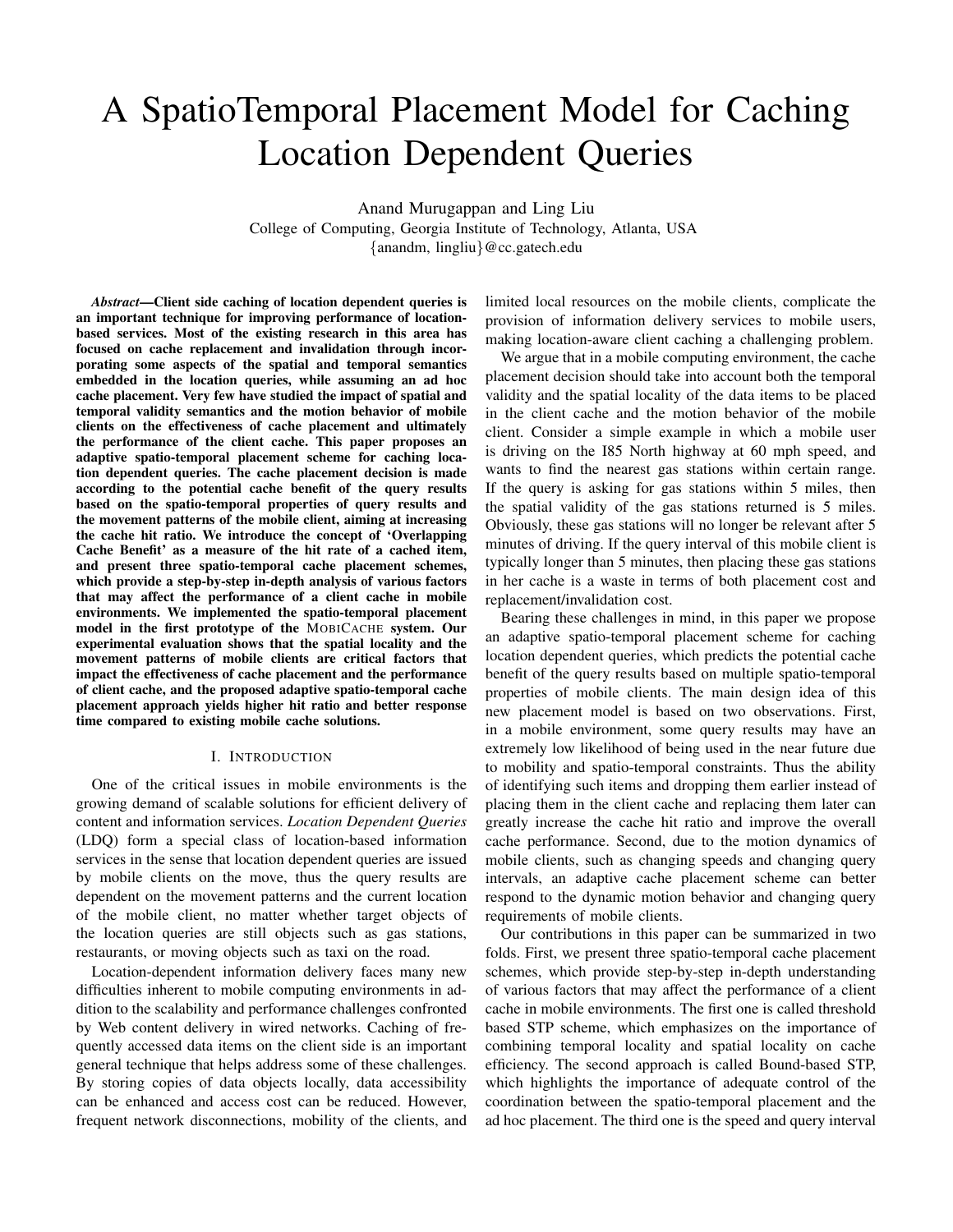adaptive STP scheme (SQI STP), which stresses the importance of incorporating both motion pattern and query pattern into the cache placement decision. Second, we implement and evaluate the proposed schemes in a prototype system, called MOBICACHE.

The remaining of the paper proceeds as follows. We give an overview of the MobiCache system, including the reference system model and the problem statement in Section [II.](#page-1-0) We describe the three spatio-temporal cache placement schemes in Section [III.](#page-2-0) The experimental evaluation of the proposed solutions are provided in Section [IV.](#page-5-0) We conclude the paper with a discussion on related work and a summary in Section [V](#page-7-0) and Section [VI](#page-8-0) respectively.

## II. MOBICACHE SYSTEM OVERVIEW

<span id="page-1-0"></span>We briefly describe the reference system model, including the basic notions and assumptions used in the paper, and the problem statement, including two concrete scenarios and the set of critical factors to be considered in making the cache placement decision and how they would impact cache performance.

#### *A. Reference System Model*

In this paper we assume a cellular network as the underlying infrastructure. The system consists of mobile clients, stationary servers and mobile support stations. We also assume a geometrical location model where locations are represented in terms of two dimensional coordinates. The clients can move from one location to another and communicate (submit queries and obtain results) with the stationary servers through the mobile support stations.

A Location Dependent Query (LDQ) denoted by  $Q_i$  (1  $\leq$  $i \leq n$ ), is defined as a tuple  $\langle O_i, L_x, L_y, R_i, F_i \rangle$  where  $O_i$ is the object type being queried,  $(L_x, L_y)$  the location of the mobile client making the query,  $R_i$  denotes the spatial range of the query, and  $F_i$  denotes the filter condition of the query. For simplicity, all queries are assumed to be associated with a circular range. For example, <*restaurants,-77,38,2 miles, restaurant type = French > represents the query* "Show me all French restaurants within 2 miles radius from my current location (-77,38)".

Queries are issued by the mobile client to the respective servers through its mobile support station. For each moving query over moving objects, the MOBICACHE system on the mobile client will assign a query dependent time-to-live (TTL) timestamp to each query result set returned by the server based on the query range and location, speeds of the mobile target objects. For instance, a moving location query "find the nearest taxi within 5 miles of my current location" will be processed by the taxi service provider in the area and return a list of taxi cars ordered by the distance to the current location of the mobile client. Assuming the typical speed of taxi on the city street is 30mph, the MobiCache system will associate 10 minutes as the maximum TTL for the query results − the taxi objects returned by the server. By default, all query result objects are assigned a system-supplied large value as the maximum TTL. For all moving queries over static objects, such as "find the nearest gas station within 5 miles of my current location", the result objects will have their TTL set to the system default.

### <span id="page-1-2"></span>*B. Problem Statement and Important Parameters*

In mobile information delivery systems, ad-hoc cache placement suffers from a number of problems. In this section we first describe these problems and then discuss the set of parameters that are critical for improving the cache performance of a mobile client cache.

The fundamental objective of cache placement is to keep all items that will potentially be requested by subsequent queries. Due to the limited bandwidth, intermittent connectivity, and restricted computing capacity at mobile clients, the cache placement strategy for a mobile client should make effort to avoid placing data items that will unlikely be used by subsequent queries in the near future. There are certain situations where we can predict the potential cache benefit of the query results with reasonable accuracy.



<span id="page-1-1"></span>Fig. 1. Importance of spatial locality in cache placement

Figure [1](#page-1-1) provides two example scenarios. The scenario on the left side of Figure [1](#page-1-1) illustrates an example where the mobile user driving across a city at the speed of 50 mph issues a continuous location query: "Show me all restaurants within 5 miles (of the user's current location) every *5 minutes* in the next hour". This continuous query will be evaluated at the interval of every *5 minutes* (equivalent to every 4.1 miles) from its installation for twenty consecutive times (since the stop condition of this query is 1 hour). Each execution is shown as a circle (with the mobile user at the center) in Figure [1.](#page-1-1) In such a scenario, caching the query results is beneficial due to the overlap of query results between two consecutive query evaluations. However, if the mobile user issued the following query instead: "Show me all restaurants within 5 miles radius (of the user's current location) *every 20 minutes* for the next hour", then the placement of this query results in the mobile client cache will not generate a cache hit for the next query (and other subsequent queries), because the query ranges of the two consecutive evaluations do not overlap at all, as shown in Figure [1\(](#page-1-1)right). In fact, storing the results of this query in the cache not only generates zero cache benefit but incurs both the cost of placement and the cost of replacement, because placement of such results might trigger replacement of some other entries from the cache that might be more useful. This example scenario amounts to say that when the mobile client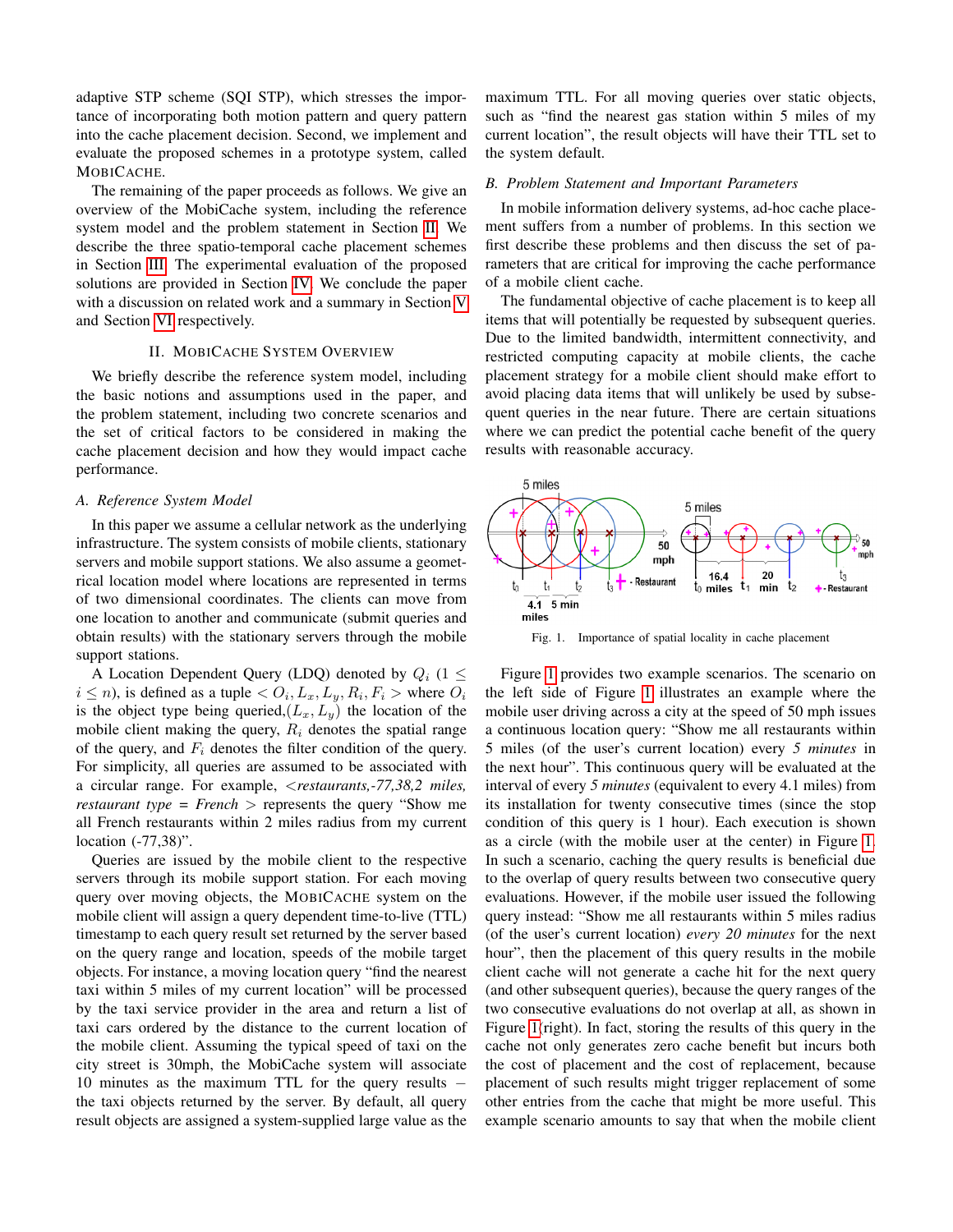moves far away from the spatial scope of the current query results long before posing the next query, even if the next query is posed on the same object type at the future location, there will unlikely be any spatial overlapping between the current query results and the next query results due to the relatively small spatial validity scope of the query results with respect to the query interval and the movement speed of the mobile client. Hence it is cost-effective if we can detect such scenarios and avoid unnecessary placement.

Another situation where early detection of unnecessary placement is obviously beneficial is when the query results are valid only for a short period of time. A typical example of such scenarios includes those in response to LDQs made over moving objects. Thus, even if the very same query is made from the very same location at a later time the cached results may no longer be valid due to the query rate and the movement patterns of the query result objects. For instance, consider a LDQ issued by a mobile client: "Find all AAA vehicles moving on the road and within 10 miles of my current location". Given that the AAA vehicles in question are on the move, the query results might not be valid for a long time. If the AAA vehicles in question are moving at 50 mph on average, the results will be invalid after 12 minutes. If the predicted query interval for the next query is 20 minutes, then the query results will have expired quite some time ago. Hence, it will be prudent not to place such results into the cache and thus avoid both the cost of placement and the potential problem of replacement of a potentially more useful entry in the client cache. Typically when the temporal validity period of the query results is short with respect to the query interval, the placement decision should be made with care.

By closely examining scenarios like those in above examples, we made two observations. First, ad-hoc placement is not always beneficial in mobile environments. Second, the spatial relationship between the two consecutive query ranges and the distance between the current and the next query locations are critical measures for determining the effectiveness of the cache placement decision. More interestingly, the distance between the two consecutive query locations depends greatly on the query interval and the movement speed of the mobile client.

## <span id="page-2-0"></span>III. ADAPTIVE SPATIO-TEMPORAL CACHE PLACEMENT

In this section we first describe the concept of spatial area overlapping and the general metric for computing the overlapping cache benefit. We then present an in-depth analysis of the adaptive placement model through the step-wise development of three spatio-temporal placement (STP) schemes: Thresholdbased STP, Bound-based STP, and Speed-Interval adaptive STP. Each of these three schemes shows one specific way of measuring the overlapping cache benefit. We describe our experimental evaluation of the effectiveness of these schemes in Section [IV.](#page-5-0)

### <span id="page-2-2"></span>*A. Basic Concepts and Threshold Based STP Scheme*

In MOBICACHE we introduce two basic concepts: spatial area overlapping and overlapping cache benefit. The overlapping cache benefit is defined in the spirit of spatial area overlapping, and is used as the core technique for developing adaptive spatio-temporal placement schemes.



<span id="page-2-1"></span>Fig. 2. Accurately measuring the Area of Overlap

Area Overlapping Function: Recall example scenarios in Section [II,](#page-1-0) we show that if there is a possibility that the next query to be made might overlap with the current query range, then the results should be placed in the cache since there is a potential for cache hit. On the other hand, if there is an indication that there is no chance of overlapping in the near future it is better not to place the current query results into the cache. Thus, the expected overlapping serves as a measure of the likelihood that the query result will generate a cache hit. To perform this test we first predict where and when the next query is likely to be made based on the client's movement pattern and query interval history. Then we perform the area overlapping test by considering a scenario that maximizes the possibility of an overlapping. One such scenario would be when the immediate next query is for the same object type. Query results that fail to pass the test will not be placed in the cache.

Formally, let two range queries be  $Q_1$  and  $Q_2$ , let the query range of  $Q_1$  centered at  $A(x_1, y_1)$  with radius  $r_1$  and the range of  $Q_2$  centered at  $B(x_2, y_2)$  with radius  $r_2$ . Let the two points of intersection between  $Q_1$  and  $Q_2$  denote by C and  $D$  as shown in Figure [2.](#page-2-1) The area overlap function of two location queries  $Q_1$  and  $Q_2$ , denoted by  $AOF(Q_1, Q_2)$ , can be computed as follows:

$$
AOF(Q_1, Q_2) = \frac{r_2^2(\angle CBD - \sin(\angle CBD)) + r_1^2(\angle CAD - \sin(\angle CAD))}{r_2^2}
$$
  
Where,  $\angle CBD = 2 \cos^{-1}(\frac{r_2^2 + AB^2 - r_1^2}{2 \times r_2 \times AB})$  and  $\angle CAD = 2 \cos^{-1}(\frac{r_1^2 + AB^2 - r_2^2}{2 \times r_1 \times AB})$ 

The computation of the area overlapping between  $Q_1$  and  $Q_2$  shows that the bigger the overlapping area, the higher the likelihood that  $Q_1$ s results will be reused to answer  $Q_2$ , thus the more benefit we will gain by placement of the results of  $Q_1$  into the client cache.

Given that the location where the next query (i.e.,  $Q_2$ ) will be issued is typically unknown at the time when we determine whether to place the results of the current query (say  $Q_1$ ) into the client cache, one approach is to use the distance between the location where the current query  $(Q_1)$  is issued and the expected location where the next query  $(Q_2)$  will be issued, denoted by  $d$ , to approximate the overlapping effect. This leads us to introduce the concept of *Overlapping Cache Benefit*.

Overlapping cache benefit: Let  $r_i$  denote the radius of the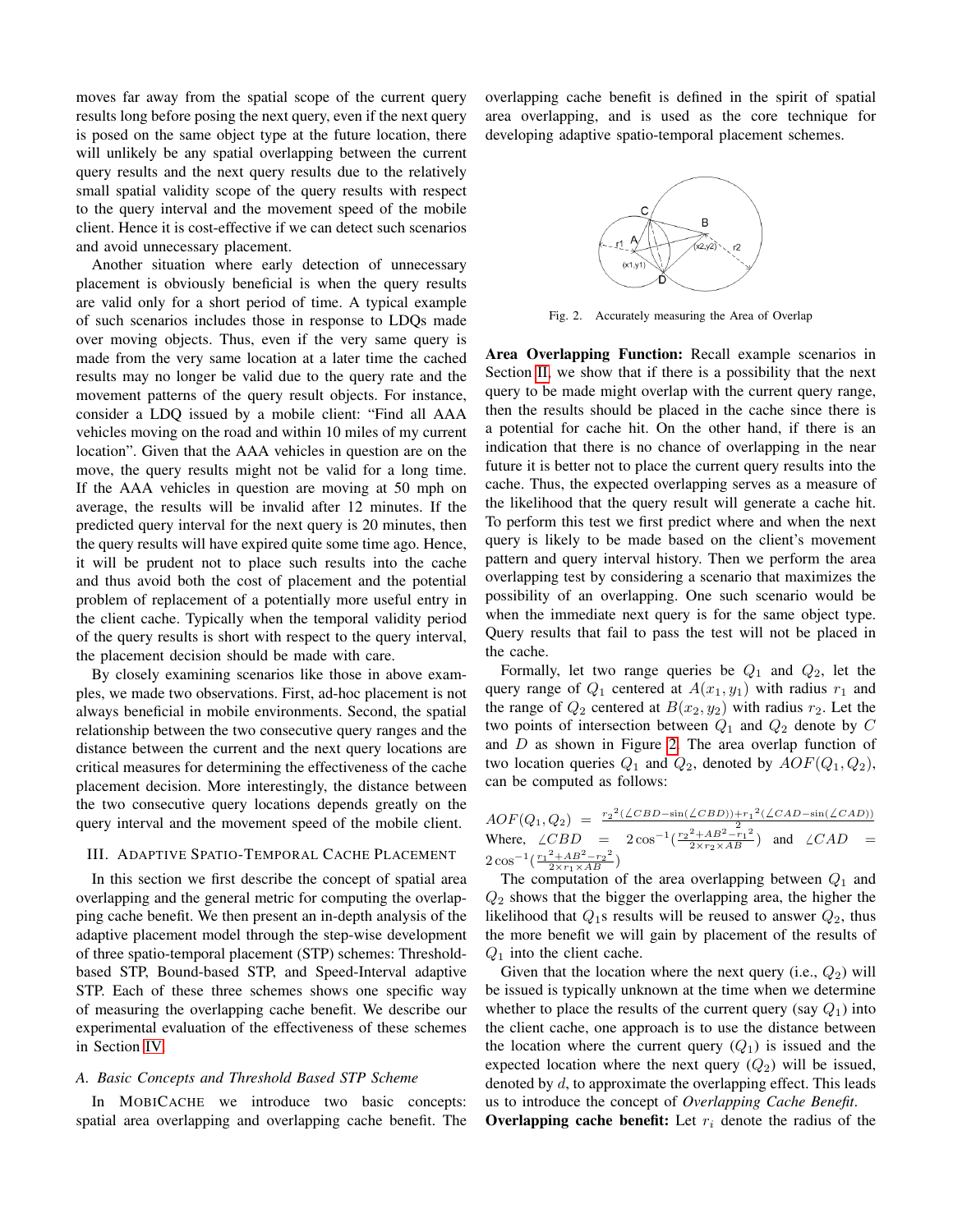current query  $Q_i$  and  $d_i$  denote the distance between the location where the current query  $Q_i$  is issued and the expected location where the next query  $Q_{i+1}$  will be issued. Let  $\alpha_c$  denote a system-defined constant and  $w_i$  be the weight function that balances the measurement of overlapping benefit through query-dependent adaptation. We define the *Overlapping Cache Benefit* for a given query  $Q_i$  as follows:

$$
OCB(Q_i) = \frac{r_i}{d_i} - w_i \alpha_c \tag{1}
$$

The intuition behind the *Overlapping Cache Benefit* formula can be illustrated through the discussion of the three variables  $d_i$ ,  $r_i$ , and  $w_i$ . We first describe how to compute  $d_i$ , the distance between the location where the current query  $(Q_i)$  is issued and the expected location where the next query  $Q_{i+1}$  will be issued. The distance  $d_i$  can be computed as the Euclidean distance between the two center points of the two query ranges, using the formula  $d = \sqrt{(c_x - l_x)^2 + (c_y - l_y)^2}$ , where  $(c_x, c_y)$  denotes the location of the current query  $Q_i$ and  $(l_x, l_y)$  denotes the expected future location when the next query is likely to be made. The future location  $(l_x, l_y)$  can be predicted using the current location  $(c_x, c_y)$ , the current velocity  $(v_x, v_y)$ , and the expected query interval  $q_{i+1}$  of the mobile client, i.e.,  $l_x = c_x + v_x q_{i+1}$  and  $l_y = c_y + v_y q_{i+1}$ . The estimated query interval  $(q_{i+1})$  is determined based on the query history of the mobile client. By replacing  $(l_x, l_y)$  in the above formula for computing d, we have  $d = q_{i+1}\sqrt{v_x^2 + v_y^2}$ . Let  $t_1$  denote the time when the initial query issued by the mobile client and  $t_2$  be the next query issued by the same client. The expected query interval after the current query  $Q_i$ , denoted by  $q_{i+1}$ , can be estimated using an exponential averaging scheme:  $q_2 = t_2 - t_1$  and  $q_{i+1} = \beta(t_i - t_{i-1}) + (1 - \beta)q_i$ where  $i > 2$  and  $t_1, t_2, t_i, t_{i-1}$  represent the timestamps when the mobile client issued the first query, the second query, the current query, and the previous query respectively.  $q_i$  and  $q_{i-1}$ represent the query interval for the current query  $Q_i$  and the query interval for the previous query  $Q_{i-1}$  respectively.  $\beta$  is a constant between 0 and 1.

Now we discuss the role of variable  $r_i$  in measuring the overlapping cache benefit  $OCB(Q<sub>i</sub>)$ . For any two queries  $Q<sub>i</sub>$ with radius  $r_i$  and  $Q_{i+1}$  with radius  $r_{i+1}$  to overlap, the sum of  $r_i$  and  $r_{i+1}$  should be larger than the distance  $d_i$  between the two query centers. Namely  $r_i + r_{i+1} > d_i$  holds. Given that at time  $t_i$  when the current query  $Q_i$  is processed, it is not always obvious when and where the next query  $Q_{i+1}$ will be posed. One way to approximate the next query for the same query object type is by assuming that it is similar to the current query (i.e.,  $r_i = r_{i+1}$ ). Thus, the following condition holds:  $r_i/d_i < 1/2$ . This implies that the results of query  $Q_i$ will be placed in the cache only if  $r_i/d_i$  is higher than the specified threshold constant  $\alpha_c$  and  $\alpha_c$  should be set greater than  $1/2$ .

Finally, we discuss the role of  $w_i \alpha_c$  in measuring the overlapping cache benefit.  $\alpha_c$  is a system-defined parameter and is typically set by a constant. The weight  $w_i$  can be set as a query independent constant or a query dependent

variable. The product  $w_i \alpha_c$  serves as the *'Control Knob'* to enable the incorporation of spatio-temporal placement to the cache placement decision whenever the overlapping cache benefit  $OCB(Q_i)$  is greater than zero. For example, by setting  $w_i = 1$  and  $\alpha_c = 10$ , the above *Overlapping Cache Benefit* computation will be instantiated to the following thresholdbased formula with  $\alpha_c = 10$ .

$$
OCB_{threshold}(Q_i) = \frac{r_i}{d_i} - \alpha_c
$$

 $\text{C}$ Chareshold( $\mathcal{A}_i$ ) –  $d_i$  and  $d_i$ <br>Clearly, keeping the *'Control Knob'* value very high can be risky because it could result in eliminating most of the data items, while keeping a very low value of  $w_i \alpha_c$  (close to zero) would make the ad-hoc cache placement dominate the placement decision. Thus, an important challenge is to determine the setting of the weight w<sup>i</sup> and thus the *'Control Knob'* to meet the objective of the chosen cache placement scheme.

Temporal Cache Benefit Measure: The Overlapping Cache Benefit measure can be seen as a technique used in MOBI-CACHE to capture the spatial locality of cached data items. Recall Section [II-B,](#page-1-2) in mobile environments, location queries may be posed over moving objects, when the expected query interval for the next query is much longer than the time-to-live (TTL) timestamp of the moving objects returned by the current query, such query results should not be placed in the client cache. One straightforward and yet effective way to model the temporal locality of cached data items is to compare the TTL of the query results with the expected query interval of the next query. Only when the TTL of a data item is greater than the expected query interval, the placement of such an item in the client cache can be granted. Thus, if the TTL of the query result items will expire much sooner than the expected query interval for the next query, then such items should not be placed into the client cache.

Threshold-based STP Scheme: Threshold-based STP scheme implements the most basic spatio-temporal placement strategy. In this scheme, the placement decision is made by analyzing two orthogonal and yet complimentary factors: (1) the overlapping cache benefit measure to determine if the following spatial placement condition  $\frac{r}{d} \leq \alpha_c$  holds, and (2) the temporal cache benefit measure which uses the TTL of the target objects from the current query against the expected query interval of the next query and test if  $TTL(Q_i) > q_{i+1}$  holds. Only the data items that pass the test of both overlapping cache benefit measure and the temporal cache benefit measure are placed in the client cache.

Setting  $\alpha_c$  in MobiCache: In MOBICACHE, the spatial control knob constant  $\alpha_c$  is typically set to a positive value greater than 0.5, favoring placement of those query results that are likely to overlap with the next expected query. Naturally, the larger the  $\alpha_c$  value is, the higher degree of spatial overlapping is preferred for cache placement. Thus choosing a slightly higher value for  $\alpha_c$  would ensure that only the query results that are highly likely to overlap with the next expected query would be placed in the cache. However, setting the  $\alpha_c$  value too high may cause too few query results to enter the cache, affecting hit ratio unfavorably.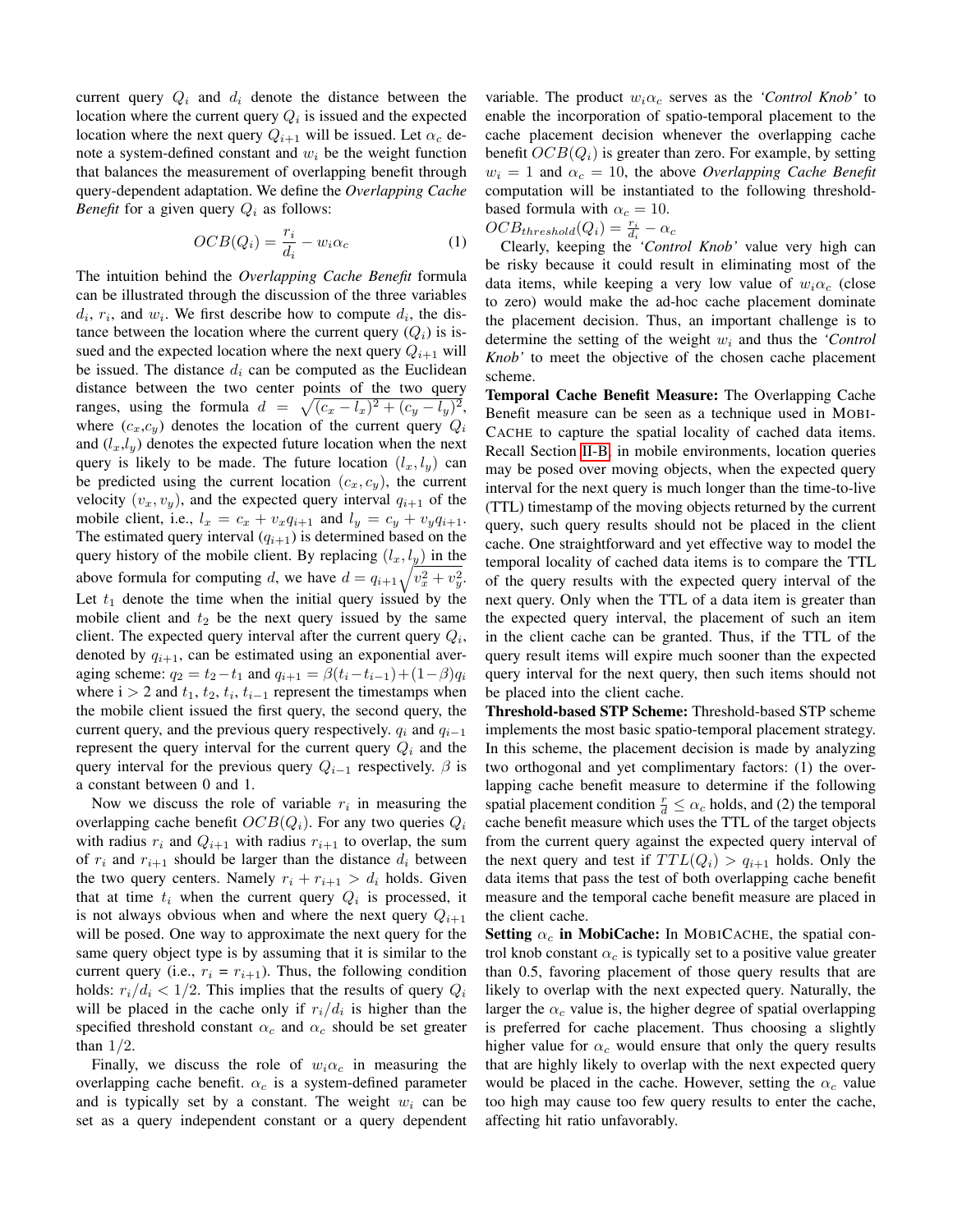The *Threshold based Spatio-Temporal Placement* scheme is non-adaptive because the *'Control Knob'* in the Overlapping Cache Benefit calculation remains fixed throughout the life time of the cache. This motivates us to develop the Bound based STP and the Speed and Query Interval (SQI) adaptive STP scheme.

# *B. Bound-based Spatio-Temporal Placement Scheme (Bound STP)*

One of the reasons that the threshold-based STP scheme improves ad-hoc placement is the fact that the threshold-based STP selectively discards certain query results based on their overlapping cache benefit measure and their temporal cache benefit measure. It is also observed that when the mobile client moves at higher speeds the threshold-based STP drops much more items than when the mobile client travels at lower speeds. In order to maintain a reasonable hit ratio for the client cache, we need to avoid extremely high drop rate or extremely low drop rate during cache placement when responding to changing motion behavior and changing query patterns. A simple and straightforward way to address this problem is to configure the system with a *lower discard bound*, denoted by  $T_{Lower}$ , and an *upper discard bound*, denoted by  $T_{Upper}$ . Instead of setting the *STP Control Knob* as a fixed systemwide parameter, we devise an adaptive approach. Whenever the percentage of discarded items (denoted by  $\lambda_{discard}$ ) drops below the specified lower bound  $T_{Lower}$ , the Bound-based STP scheme will increase the *Control Knob weight* by a pre-configured constant  $\gamma_c$ . Similarly, when the percentage of discarded items becomes greater than the specified upper discard bound  $T_{Upper}$ , the Bound STP scheme will be relaxed by reducing the *Control Knob weight* by the pre-defined constant  $\gamma_c$ . The testing of  $\lambda_{Discard}$  against  $T_{Upper}$  and  $T_{Lower}$  is performed at the end of each epoch, which is when the adaptation happens. The goal of this placement scheme is to keep the amount of discarded items during the cache placement within the upper and lower bound in each epoch. This is achieved by comparing the percentage of the discarded items ( $\lambda_{Discard}$ ) during the cache placement decision in the current epoch against the system-supplied lower and upper bound  $T_{Lower}$  and  $T_{Upper}$ , and adapting the setting of the control knob weight  $w_i$  (one  $\gamma_c$  step at a time) for the next epoch. If the percentage of discarded items  $(\lambda_{Discard}$  in one epoch continues to be greater than  $T_{Upper}$  (system-supplied parameter), then the weight for the next epoch will be further reduced by one  $\gamma_c$  at the end of the current epoch. On the other hand if the percentage of discarded items is lesser than  $T_{Lower}$  the weight for the next epoch will be increased by one  $\gamma_c$  at the end of the current epoch. Eventually, the percentage of discarded items during the cache placement will fall into the range specified by the lower and upper bound and stabilize. As expected, this Bound STP scheme offers better performance than the Threshold-based STP scheme when the movement speed of the mobile client changes more frequently.

Now we formally describe the Bound-based STP scheme. Let  $w_i$  and  $w_{i-1}$  denote the weight to be set and the previous weight respectively and  $\gamma_c$  denotes the constant increment or decrement step, such as 10 (a lower value of  $\gamma_c$  would result in slower but more stable adaptation while a higher value would result in faster but potentially unstable adaptation). Let  $\lambda_{Discard}$  denote the percentage of discarded entries for the current epoch,  $T_{Upper}$  and  $T_{Lower}$  denote the upper discard bound and the lower discard bound respectively. We can define the control knob weight  $w_i$  as follows:

$$
w_i = \begin{cases} w_{i-1} - \gamma_c & \text{if } \lambda_{discard} > T_{Upper} \\ w_{i-1} + \gamma_c & \text{if } \lambda_{discard} < T_{Lower} \\ w_{i-1} & \text{otherwise} \end{cases}
$$

Thus the *Overlapping Cache Benefit* for a query with radius  $r_i$  and the expected distance of  $d_i$  from the center of the current query  $(Q_i)$  to the center of the next query  $(Q_{i+1})$  is defined as follows:

$$
OCB_{bound}(Q_i) = \frac{r_i}{d_i} - w_i \alpha_c.
$$
 (2)

In the Bound-based STP, the control knob weight  $w_i$  is determined at the end of each epoch based on the weight  $w_{i-1}$ , the percentage of discarded items  $\lambda_{Discard}$ , and the pre-defined system-wide parameters  $\gamma_c$ ,  $T_{Upper}$ , and  $T_{Lower}$ . In MOBICACHE the lifetime of the client cache is divided into epochs of equal duration. Adaptations happen only at the end of each epoch. By introducing epochs, the system adapts only when there is a consistent drop or increase in the percentage of items discarded.

### *C. Speed and Query Interval Adaptive STP Scheme (SQI STP)*

The *Bound STP* offers better performance in comparison to *threshold-based STP* in most cases. On one hand, bound STP is able to adapt the STP control knob weight periodically through increasing or decreasing the weight by a constant  $\gamma_c$  at the end of each epoch. By maintaining the percentage of discarded items  $(\lambda_{Discard})$  during the cache placement within the specified upper and lower bound, one can avoid making over pessimistic or over-optimistic placement decision. On the other hand, the threshold STP uses a fixed threshold throughout the lifetime of a client cache, which severely limits the flexibility of the placement scheme to adapt to changing movement pattern and query interval of the mobile client. However, the flexibility of adaptation supported by the Bound STP scheme is limited by the pre-defined lower and upper bound on the percentage of discarded items,  $T_{Lower}$  and  $T_{Upper}$ .

In order to support dynamic adaptation of cache placement to the changing movement speed and changing query interval of the mobile client, we develop the third spatio-temporal placement scheme, called the *Speed-Query Interval Adaptive STP* scheme (SQI-Adaptive STP or simply SQI STP for short). In this scheme, the *'STP Control Knob weight'* is determined based on both the query interval and the movement speed of the mobile client. Intuitively, we observe that the higher the movement speed and the longer the query interval a mobile client has, the lower the overlap cache benefit will be. This is because at higher speeds or higher query intervals the query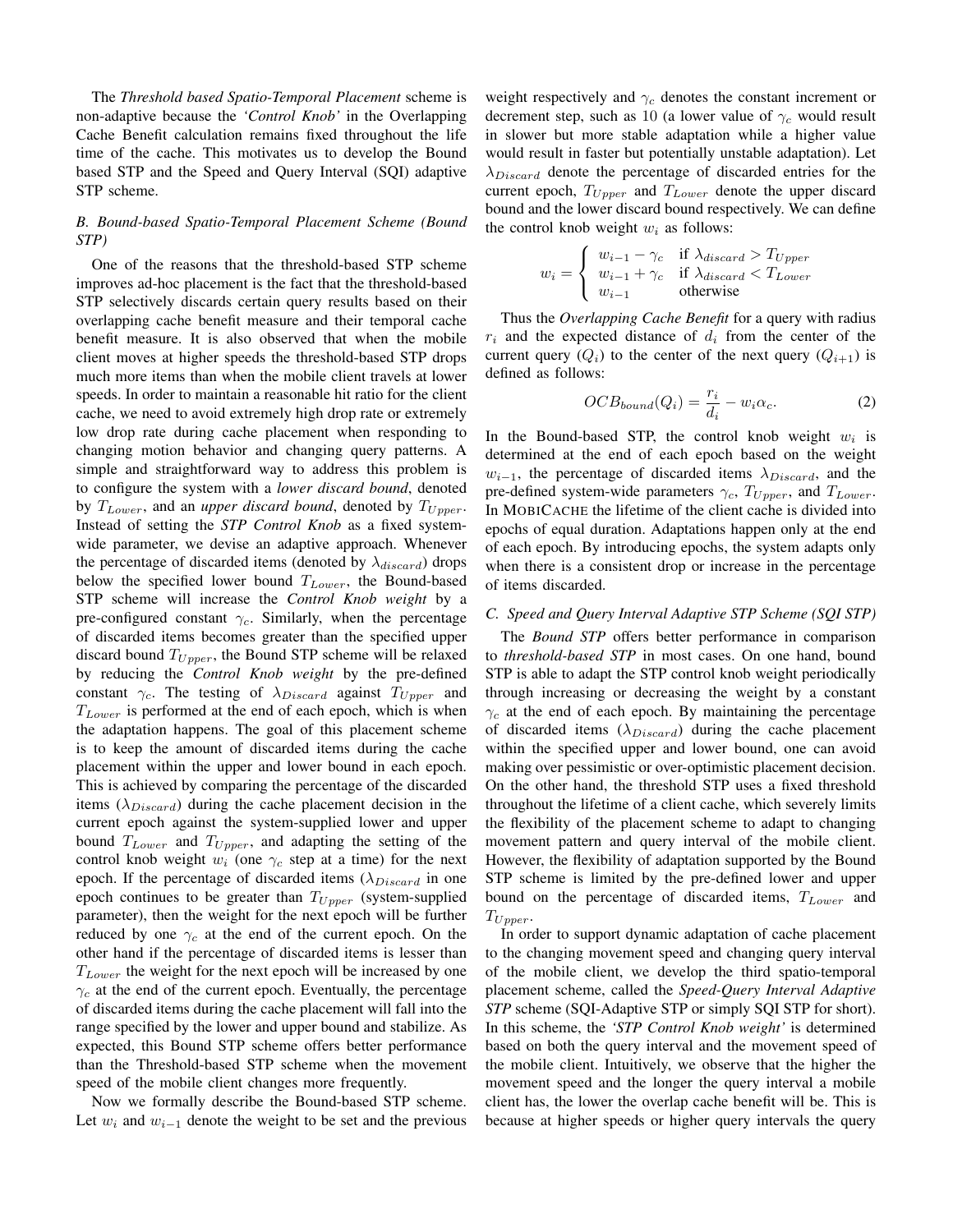ranges of consecutive queries are further apart and the chances of spatial overlapping are greatly reduced. Thus, instead of using the fixed upper and lower bound to tune the control knot weight and thus the cache placement quality, the *'STP Control Knob weight'* should be set to be inversely proportional to the speed and the query interval for better cache performance. Based on this rationale we define the *'STP Control Knob weight'* based on the movement speed of the mobile client at the time when the *i*th query  $Q_i$  was issued, denoted by  $speed_i$ , and the expected movement speed when the next query  $Q_{i+1}$ is expected to be posed, denoted by  $ExpSpeed$ .

$$
w_i = \frac{1}{ExpSpeed_{i+1} \times q_{i+1}}
$$
 (3)

Where  $i > 1$ ,  $q_{i+1}$  is the expected query interval when the next query will be posed, and

$$
ExpSpeed_2 = speed_1 \tag{4}
$$

 $ExpSpeed_{i+1} = \zeta(speed_i - speed_{i-1}) + (1 - \zeta)ExpSpeed_i$ (5)

$$
q_2 = t_2 - t_1 \tag{6}
$$

$$
q_{i+1} = \beta(t_i - t_{i-1}) + (1 - \beta)q_i \tag{7}
$$

Where  $i \leq 2$ ,  $t_i$ ,  $t_{i-1}$  represent timestamps for the mobile client to ask the current query and the previous query respectively,  $q_i$  and  $q_{i-1}$  denote the current query interval and the previous query interval respectively, and  $\beta$  is a constant between 0 and 1, and usually set to 0.5 in our experiments.

In the Speed-Query Interval Adaptive STP scheme, the *Overlapping Cache Benefit* measure for a query  $Q_i$  with radius  $r_i$  and expected distance of  $d_i$  from the center of the current query to the next query is defined as follows:

$$
OCB_{SQIadapt}(Q_i) = \frac{r_i}{d_i} - \left(\frac{1}{ExpSpeed_{i+1} \times q_{i+1}}\right) \alpha_c
$$
 (8)

where  $\alpha_c$  is set by the system default (recall the discussion in Section [III-A\)](#page-2-2).

## IV. EXPERIMENTAL EVALUATION

<span id="page-5-0"></span>In this section we conduct the experimental evaluation on the proposed three spatio-temporal placement schemes and compare them with the popular ad-hoc placement scheme used in most of existing mobile cache systems [\[10\]](#page-8-1), [\[16\]](#page-8-2), [\[5\]](#page-8-3), [\[4\]](#page-8-4), [\[13\]](#page-8-5), [\[11\]](#page-8-6), [\[6\]](#page-8-7), [\[12\]](#page-8-8). The experiments are divided into two sets. One set of experiments is designed to study the impact of different characteristics of mobile clients on cache performance in terms of hit ratio. Another set of experiments is designed to study the impact of different characteristics of location-dependent queries on cache performance. We show that spatio-temporal placement schemes can significantly improve the cache hit ratio (between 5% to 10% improvement). Among the three STP schemes, the SQI adaptive placement offers the highest hit ratio and at the same time is highly robust in responding to changes in speed and query interval of the mobile client. We also show that the proposed STP placement schemes work well with both temporal replacement policy like LRU and spatial replacement policy like FAR [\[10\]](#page-8-1). The combination of our SQI-adaptive STP with FAR offers higher hit ratio than any other combination of placement and replacement strategies, be it ad-hoc and FAR, ad-hoc and LRU, Bound and FAR, threshold-based STP and FAR, or SQIadaptive placement and LRU replacement. In the rest of this section we first describe the mobility simulation model used for our experiments, including the input generator and the play module. Then we report our experimental results in detail.

#### *A. Simulation Model*

We use a variant of the popular *Random Walk Model* [\[2\]](#page-8-9) for simulation of client mobility and motion behavior of moving objects. The client starts at location (0,0) with an initial velocity  $(v_x, v_y)$ .  $v_x$  and  $v_y$  represent the x component and y component of the velocity vector. A positive value indicates that the movement of the client is along the positive axis while a negative value indicates the movement along the negative axis. Thus, the velocity values represent both speed and direction. The client is modeled to move with a given velocity for some time (movement interval), then wait for a duration at the new destination (pause interval) and then change its velocity randomly (speed and direction). This process repeats over time. The client makes a large number of queries based on the given query intervals while on the move. By varying the input parameters for the model, such as the movement interval, pause interval, query interval, several different work loads can be generated. For instance, having a very large movement interval would force the client to travel in a straight line for longer durations (e.g., simulating a vehicle such as truck traveling from city to city on the highway), while having a small movement interval would allow a mobile client moving along a straight line only for a short duration (e.g., simulating tourists traveling within a city or a tourist attraction). Our simulation model consists of two components - (a) Input Generator and (b) Play module. The input generator takes parameters, such as client velocity, static or moving objects, per object query radius distribution, query interval, movement interval, and generates a sequence of location dependent queries, each of such queries is associated with the time when the query was made, the size of the result, and the TTL of the result. The TTL for queries on moving objects is calculated using the radius of the query range and the speed of the moving target object, which is randomly set between 30 to 60 mph. Null values are used for query results that are still objects such as restaurants, gas stations, and so forth. Queries were generated and assigned random values of range  $(R)$  using a normal distribution on R. For example, if the object type  $(O)$  is 'restaurant' and the range R is 10 miles then the queries with restaurant as the object type would set the radius following a normal distribution around 10 miles. The object types used in the queries are generated based on a zipf distribution, namely a few object types are queried very often while most of other object types are queried once in a while. This module is representative of the real-world query scenarios in mobile environments. The Play module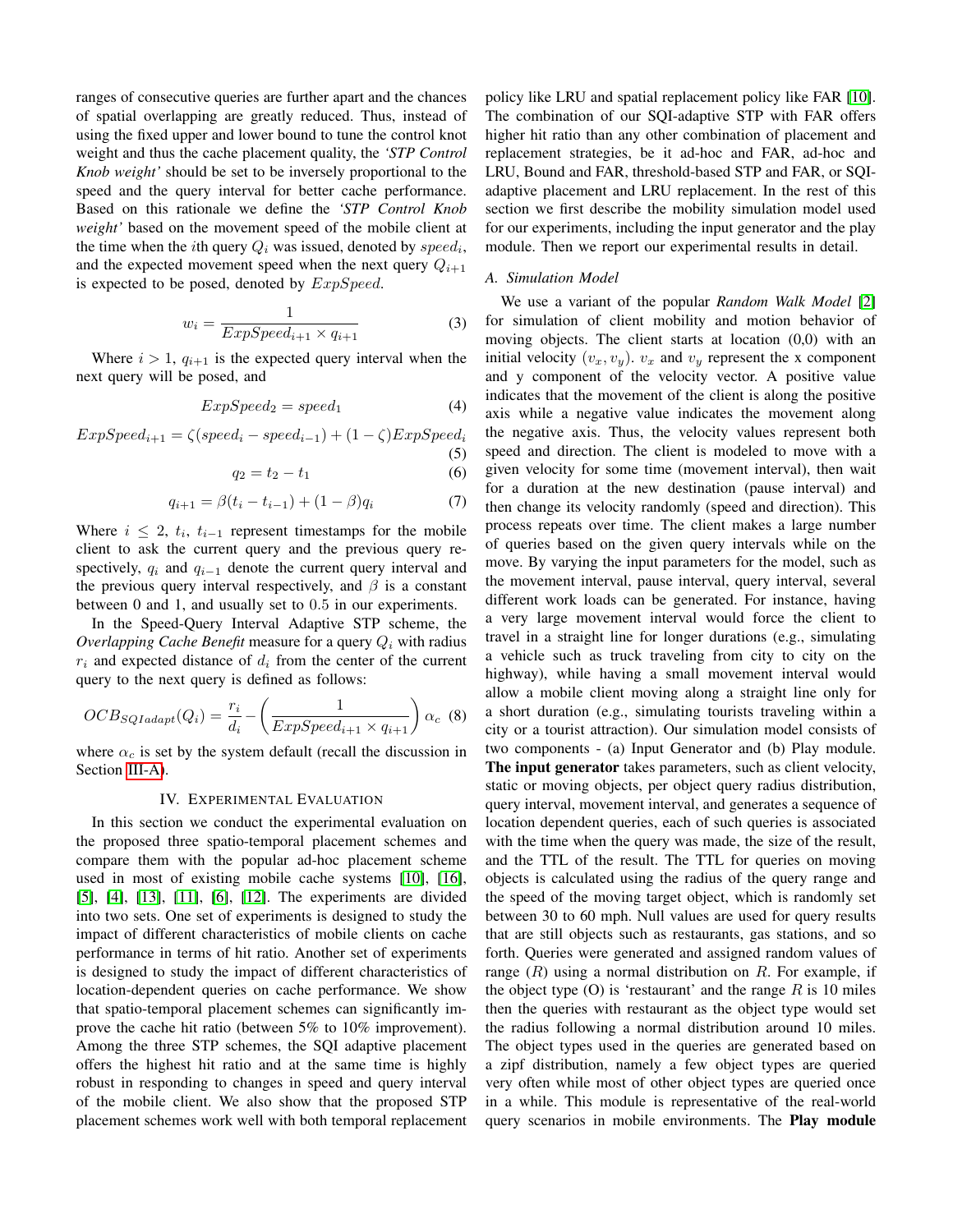simply 'plays' the location-dependent queries generated by the input module under different cache placement and replacement policies and different cache sizes. The play module consists of implementations of various placement, invalidation and replacement policies. This module simulates the mobile client. It estimates the query interval, the movement speed and other parameter of the mobile client at run time and uses them in the spatio-temporal placement algorithms described in Section [III.](#page-2-0) The advantage of separating the input generator module from the play module is to enable the exact same set of queries at the exact same set of locations to be replayed under different placement and replacement policies and different cache sizes, allowing us to conduct an in-depth study of these parameters and their impacts on cache performance.

The key parameters used in the experiments reported in this paper are summarized in Table 1. The number of location queries used in the experiments is 30,000. For the constants, we set  $\alpha_c$  to 10,  $\beta$  to 0.5,  $\gamma_c$  to 10,  $\zeta$  to 0.8,  $T_{Upper}$  to 60%,  $T_{Lower}$  to 50% and epoch size to 100. All the simulations were run on a Linux server with 4 3GHz processors and a total memory of 4GB. The results are reproducible on any other machine, since the mobile client specific information is implemented as a part of the play module.

| Parameter                  | Range                             | Default             |
|----------------------------|-----------------------------------|---------------------|
| Replacement Policy         | LRU/FAR                           | LRU                 |
| <b>Invalidation Scheme</b> | Lazy                              | Lazy                |
| Number of Objects          | $50 - 10000$                      | 5000                |
| Cache Size                 | $4 \text{ MB}$ to $20 \text{ MB}$ | 10MB                |
| Query Interval             | $0.1$ to $11$ hrs                 | $0.2$ hrs           |
| Movement Interval          | $0.1$ to 11 hrs                   | 2 <sub>hr</sub>     |
| Pause Interval             | $0.1$ to 11 hrs                   | 1 <sub>hr</sub>     |
| Minimum Speed              | $10$ to $100$ mph                 | $\overline{20}$ mph |
| Maximum Speed              | $25$ to $115$ mph                 | $30$ mph            |
| Percentage of moving ob-   | $0$ to $100\%$                    | 10%                 |
| ject queries               |                                   |                     |

Table 1: Simulation Parameters

## *B. Experimental results*

We first report the experimental evaluation of the effectiveness of our spatio-temporal placement schemes by studying the impact of the characteristics of mobile client, such as changes in cache size, query interval, movement interval and movement speed on hit ratio. Then we report the experimental results on the impact of different query characteristics on cache hit ratio, including the percentage of queries over moving objects and the number of objects returned by queries. Finally we report the study on the effect of using different replacement policies on the performance of our spatio-temporal cache placement schemes in terms of hit ratio.

*1) Mobile Client Characteristics on Cache Hit Ratio:* Impact of Cache Size on Hit Ratio: Figure [3\(](#page-7-1)leftmost) shows the impact of cache size on hit ratio on cache sizes of the mobile devices. The spatial placement refers to using only the Overlapping cache benefit measure to make the placement decision, whereas the temporal placement refers to using only the temporal cache benefit measure (TTL against query interval) to make the placement decision. This experiment shows that both spatial and temporal placement strategies perform better compared to the ad hoc placement. By combining spatial and temporal cache benefit measures together as the Threshold-based STP, the cache performance is even better. It is important to note that, in the *Threshold-based STP* scheme, the *STP Control Knob* is fixed with  $w_i = 1$  and  $\alpha_c = 10$ . However, in the *Bound STP*, the overlap benefit factor varies depending on the percentage of discarded items in each epoch, the system-supplied bound parameters,  $T_{Lower}$  and  $T_{Upper}$ , and the system-defined increment/decrement constant  $\gamma_c$ . Similarly, in the *Speed-Query Interval adaptive STP* scheme, the overlapping cache benefit measure rises and falls depending on the movement speeds and query intervals of the mobile clients. Hence, the adaptive STP schemes offer better overall cache performance than threshold-based or ad-hoc placement approaches.

Impact of Query Interval on Hit Ratio: Figure [3\(](#page-7-1)center-left) shows the variation of hit ratio with changes in query interval. When the client frequently poses queries, the hit ratios for all the placement strategies (including the Ad hoc placement) are high. This is intuitive because the client is not likely to have traveled far away between the queries. With an increase in query interval, the hit ratio drops for all the placement schemes (except for Spatial and Threshold STP initially). The deviation for spatial and threshold STP schemes for smaller query intervals is because they have fixed overlapping benefit factors and hence cannot adapt to the changes in query interval. Impact of Client Movement Interval on Hit Ratio: Figure [3\(](#page-7-1)center-right) shows the variation of hit ratio with changes in movement interval. Movement interval is defined as the average time interval between stops when the client is on the move. At the end of every movement interval the client pauses for a fixed amount of time (pause interval). As the movement interval increases, the probability of the mobile client changing its velocity is small, and thus the chance of overlapping with previous queries is smaller (since the client would turn around less often). In all the three STP schemes the *STP Control Knob weight* is chosen to maximize the overlapping cache benefit. As a result, with increase in movement interval (taking a longer time for velocity changes), the hit ratio for spatial placement and hence all STP schemes but bound STP increases. However, this improvement is limited to the beginning stage of the adaptation to the *STP Control Knob weight*.

Impact of Client Movement Speed on Hit Ratio: Figure [3\(](#page-7-1)rightmost) shows the variation of the hit ratio as the movement speed of the mobile client changes. In the experiments the radius of spatial range of the queries is set between 1 to 100 miles with 90% of the objects having the radius range less than 10 miles. The gain in hit ratio due to spatio-temporal placement is higher at lower speeds. At higher speeds like 50 mph to 100 mph, the hit ratio reduces for all placement schemes. Not surprisingly, in all cases the Bound scheme or speed and query interval adaptive STP scheme offer the best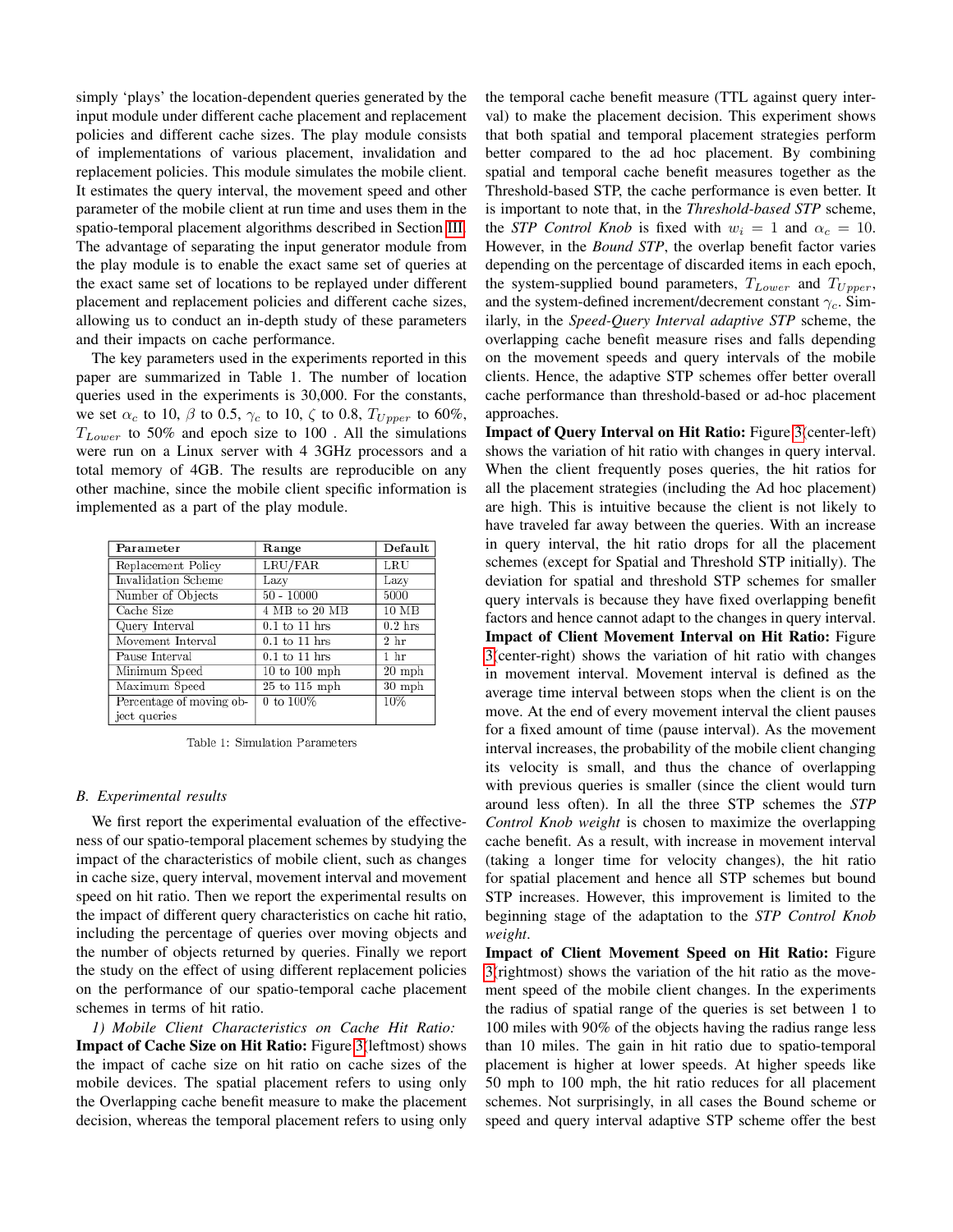

<span id="page-7-1"></span>Fig. 3. Effect of Characteristics of Mobile Client on Cache Hit Ratio

performance.



<span id="page-7-2"></span>

<span id="page-7-3"></span>Fig. 5. Effect of Replacement Algorithm

*2) Query Characteristics on Mobile Cache Performance:* Percentage of Queries for Moving Objects on Hit Ratio: In the MOBICACHE system, clients can make queries for both static objects and other moving objects. Queries over moving objects are important to study because they represent results which have very low TTLs since the target objects may soon move out of the area of interest and hence the query results may quickly become invalid. Figure [4\(](#page-7-2)left) shows that when the percentage of queries on moving objects is extremely low (close to 0%), the gain because of temporal placement is close to zero. This is simply because all queries are over static objects such as gas stations, restaurants, and the query results will only expire when the mobile client moves out of the current query range.

Number of Query Object Types on Hit Ratio: Figure [4\(](#page-7-2)right) shows how the varying number of query object types impacts the hit ratio. Clearly, with the increase in the number of object types, the hit ratio drops irrespective of which cache placement scheme one uses. This is because, with increase in object types, the probability of overlapping will drop and so does the hit ratio.

## *C. Effect of replacement algorithm*

From the graph [5](#page-7-3) it can be seen that irrespective of which cache replacement algorithm we use, either purely temporal like LRU or spatial like FAR [\[10\]](#page-8-1), the spatio-temporal placement schemes always outperform the corresponding ad hoc placement-replacement algorithm combination. Another interesting observation is that the difference in the cache hit ratio between *SQI STP+FAR* combination and *Ad hoc+FAR* combination is higher than that between *SQI STP+LRU* and Ad hoc+LRU. This demonstrates that the cache performance can be improved to an even higher extent by incorporating the spatio-temporal techniques in both cache placement and cache replacement decision.

# V. RELATED WORK

<span id="page-7-0"></span>Client side caching of location dependent queries is an important technique for improving performance of locationbased services. Most of the existing research in this area has focused on cache replacement and invalidation through incorporating some aspects of the spatial and temporal semantics embedded in the query result objects or the location queries, while assuming an ad hoc cache placement. Examples include cache invalidation work [\[1\]](#page-8-10), [\[7\]](#page-8-11), [\[16\]](#page-8-2), [\[3\]](#page-8-12), [\[14\]](#page-8-13) and cache replacement proposals [\[10\]](#page-8-1), [\[16\]](#page-8-2), [\[5\]](#page-8-3), [\[4\]](#page-8-4), [\[13\]](#page-8-5), [\[11\]](#page-8-6), [\[6\]](#page-8-7), [\[9\]](#page-8-14), [\[8\]](#page-8-15), [\[15\]](#page-8-16), [\[12\]](#page-8-8). FAR [\[10\]](#page-8-1) is one of the pioneer work on spatial cache replacement algorithm using distance as a parameter in addition to temporal parameters like those in LRU. PA and PAID [\[16\]](#page-8-2) offered improved cache replacement algorithms for caching nearest neighbor queries. MARS [\[5\]](#page-8-3) continued the research by adding frequency of access, query rate, velocity to further improve the cache replacement efficiency. Surprisingly, all existing research efforts have focused on employing spatiotemporal strategies for improving cache invalidation and cache replacement.

To our best knowledge, none have studied the potential of incorporating spatio-temporal aspects and the motion behavior of mobile clients into the cache placement decision and the impact of spatio-temporal placement on the performance (hit ratio) of the client cache. Furthermore, the development of spatio-temporal strategies for cache replacement and invalidation are different in both design principle and engineering algorithms, and cannot be directly applied to cache placement for obvious reasons. The factors that affect the decision of cache placement are quite different than those that are critical to cache replacement simply because placement happens much earlier in the life cycle of cached items, thus the parameters